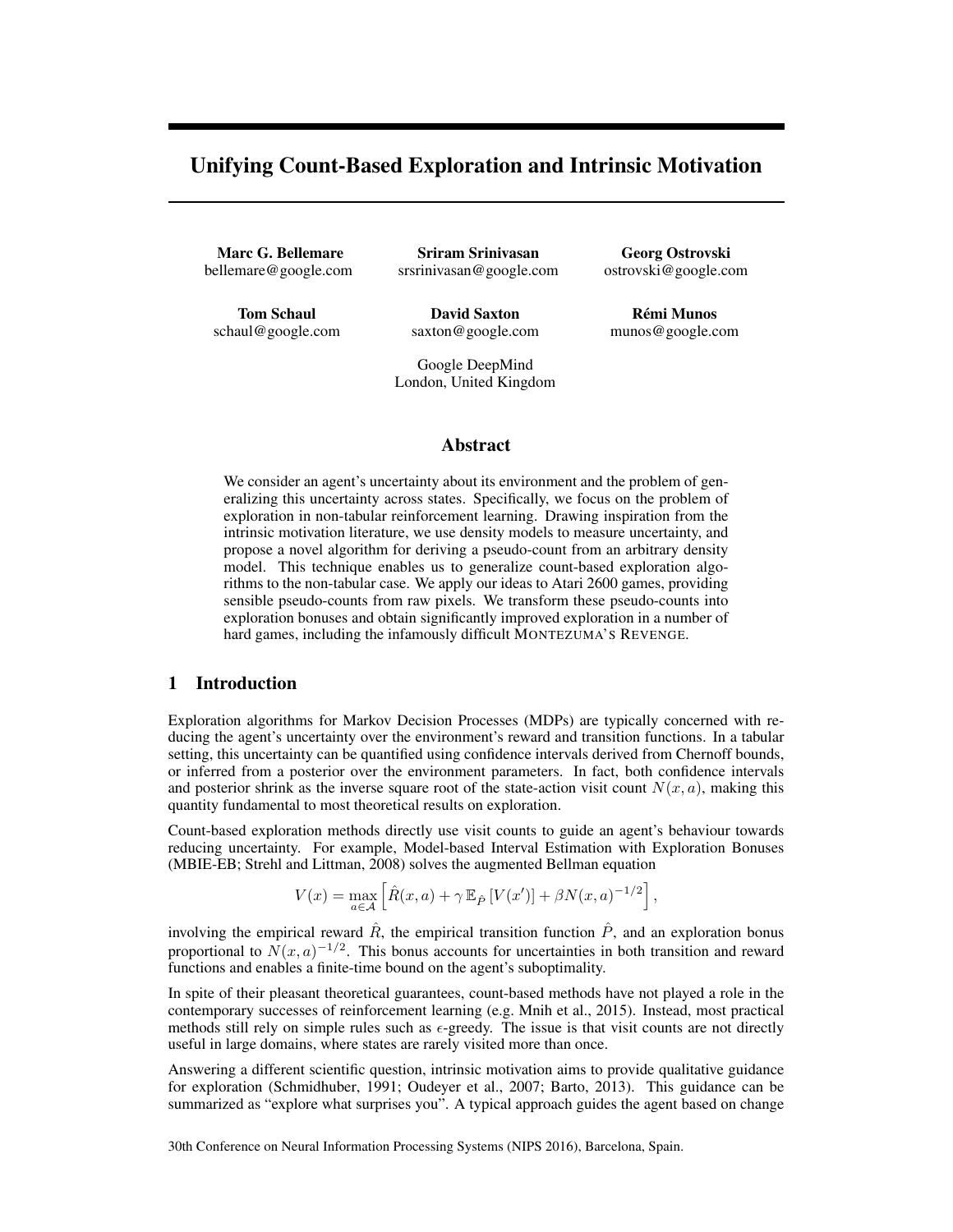in prediction error, or *learning progress*. If  $e_n(A)$  is the error made by the agent at time n over some event A, and  $e_{n+1}(A)$  the same error after observing a new piece of information, then learning progress is

$$
e_n(A) - e_{n+1}(A).
$$

Intrinsic motivation methods are attractive as they remain applicable in the absence of the Markov property or the lack of a tabular representation, both of which are required by count-based algorithms. Yet the theoretical foundations of intrinsic motivation remain largely absent from the literature, which may explain its slow rate of adoption as a standard approach to exploration.

In this paper we provide formal evidence that intrinsic motivation and count-based exploration are but two sides of the same coin. Specifically, we consider a frequently used measure of learning progress, *information gain* (Cover and Thomas, 1991). Defined as the Kullback-Leibler divergence of a prior distribution from its posterior, information gain can be related to the confidence intervals used in count-based exploration. Our contribution is to propose a new quantity, the *pseudo-count*, which connects information-gain-as-learning-progress and count-based exploration.

We derive our pseudo-count from a density model over the state space. This is in departure from more traditional approaches to intrinsic motivation that consider learning progress with respect to a transition model. We expose the relationship between pseudo-counts, a variant of Schmidhuber's compression progress we call *prediction gain*, and information gain. Combined to Kolter and Ng's negative result on the frequentist suboptimality of Bayesian bonuses, our result highlights the theoretical advantages of pseudo-counts compared to many existing intrinsic motivation methods.

The pseudo-counts we introduce here are best thought of as "function approximation for exploration". We bring them to bear on Atari 2600 games from the Arcade Learning Environment (Bellemare et al., 2013), focusing on games where myopic exploration fails. We extract our pseudo-counts from a simple density model and use them within a variant of MBIE-EB. We apply them to an experience replay setting and to an actor-critic setting, and find improved performance in both cases. Our approach produces dramatic progress on the reputedly most difficult Atari 2600 game, MON-TEZUMA'S REVENGE: within a fraction of the training time, our agent explores a significant portion of the first level and obtains significantly higher scores than previously published agents.

#### 2 Notation

We consider a countable state space X. We denote a sequence of length n from X by  $x_{1:n} \in \mathcal{X}^n$ , the set of finite sequences from X by  $\mathcal{X}^*$ , write  $x_{1:n}x$  to mean the concatenation of  $x_{1:n}$  and a state  $x \in \mathcal{X}$ , and denote the empty sequence by  $\epsilon$ . A *model* over  $\mathcal{X}$  is a mapping from  $\mathcal{X}^*$  to probability distributions over X. That is, for each  $x_{1:n} \in \mathcal{X}^n$  the model provides a probability distribution

$$
\rho_n(x) := \rho(x \, ; \, x_{1:n}).
$$

Note that we do not require  $\rho_n(x)$  to be strictly positive for all x and  $x_{1:n}$ . When it is, however, we may understand  $\rho_n(x)$  to be the usual conditional probability of  $X_{n+1} = x$  given  $X_1 \ldots X_n = x_{1:n}$ .

We will take particular interest in the empirical distribution  $\mu_n$  derived from the sequence  $x_{1:n}$ . If  $N_n(x) := N(x, x_{1:n})$  is the number of occurrences of a state x in the sequence  $x_{1:n}$ , then

$$
\mu_n(x) := \mu(x \, ; \, x_{1:n}) := \frac{N_n(x)}{n}.
$$

We call the  $N_n$  the *empirical count function*, or simply *empirical count*. The above notation extends to state-action spaces, and we write  $N_n(x, a)$  to explicitly refer to the number of occurrences of a state-action pair when the argument requires it. When  $x_{1:n}$  is generated by an ergodic Markov chain, for example if we follow a fixed policy in a finite-state MDP, then the limit point of  $\mu_n$  is the chain's stationary distribution.

In our setting, a *density model* is any model that assumes states are independently (but not necessarily identically) distributed; a density model is thus a particular kind of generative model. We emphasize that a density model differs from a forward model, which takes into account the temporal relationship between successive states. Note that  $\mu_n$  is itself a density model.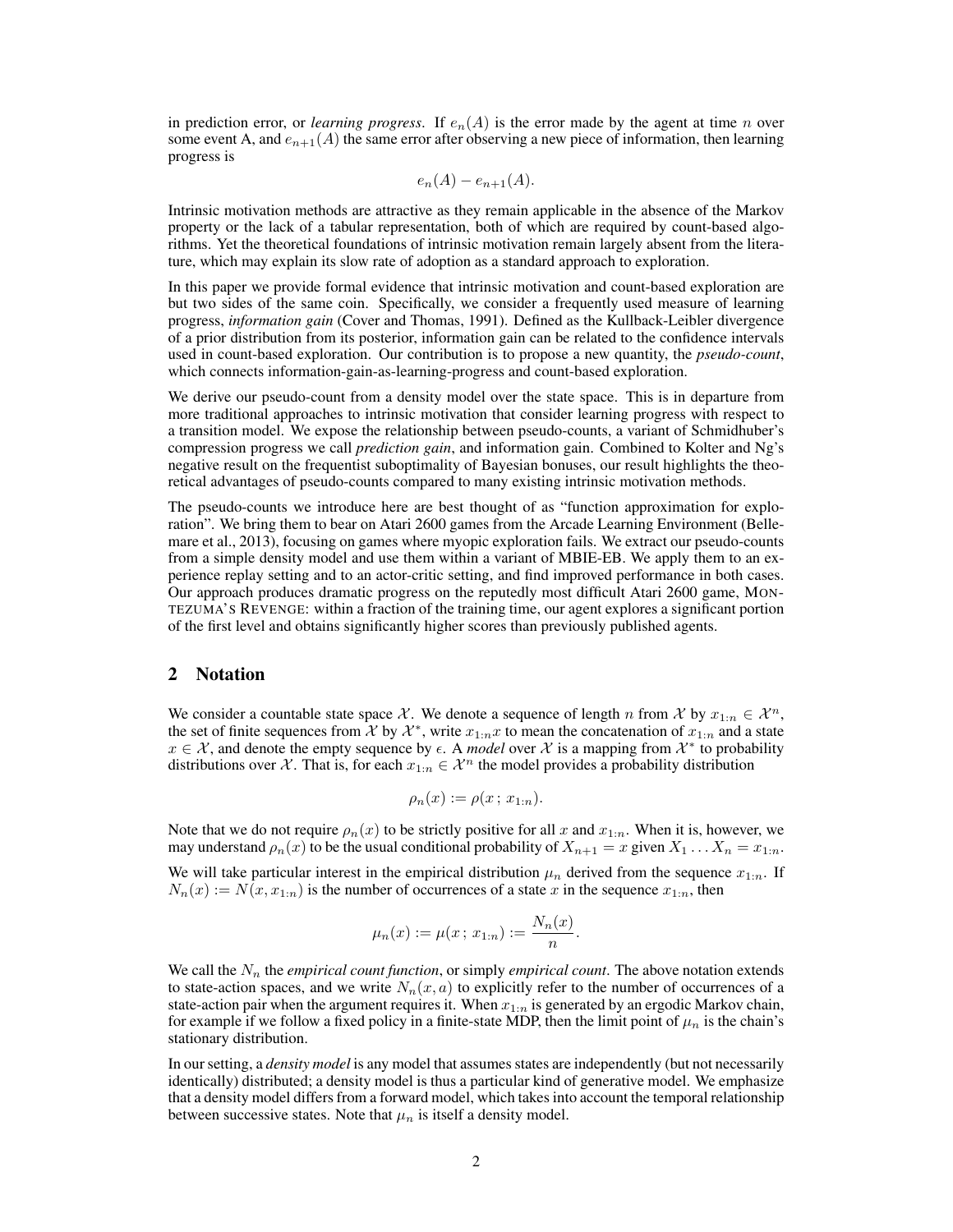### 3 From Densities to Counts

In the introduction we argued that the visit count  $N_n(x)$  (and consequently,  $N_n(x, a)$ ) is not directly useful in practical settings, since states are rarely revisited. Specifically,  $N_n(x)$  is almost always zero and cannot help answer the question "How novel is this state?" Nor is the problem solved by a Bayesian approach: even variable-alphabet models (e.g. Hutter, 2013) must assign a small, diminishing probability to yet-unseen states. To estimate the uncertainty of an agent's knowledge, we must instead look for a quantity which generalizes across states. Guided by ideas from the intrinsic motivation literature, we now derive such a quantity. We call it a *pseudo-count* as it extends the familiar notion from Bayesian estimation.

#### 3.1 Pseudo-Counts and the Recoding Probability

We are given a density model  $\rho$  over X. This density model may be approximate, biased, or even inconsistent. We begin by introducing the *recoding probability* of a state x:

$$
\rho'_{n}(x) := \rho(x \, ; \, x_{1:n}x).
$$

This is the probability assigned to x by our density model after observing a new occurrence of  $x$ . The term "recoding" is inspired from the statistical compression literature, where coding costs are inversely related to probabilities (Cover and Thomas, 1991). When  $\rho$  admits a conditional probability distribution,

$$
\rho'_n(x) = \Pr_{\rho}(X_{n+2} = x \mid X_1 \dots X_n = x_{1:n}, X_{n+1} = x).
$$

We now postulate two unknowns: a *pseudo-count function*  $\hat{N}_n(x)$ , and a *pseudo-count total*  $\hat{n}$ . We relate these two unknowns through two constraints:

$$
\rho_n(x) = \frac{\hat{N}_n(x)}{\hat{n}} \qquad \rho'_n(x) = \frac{\hat{N}_n(x) + 1}{\hat{n} + 1}.
$$
 (1)

In words: we require that, after observing one instance of  $x$ , the density model's increase in prediction of that same  $x$  should correspond to a unit increase in pseudo-count. The pseudo-count itself is derived from solving the linear system (1):

$$
\hat{N}_n(x) = \frac{\rho_n(x)(1 - \rho'_n(x))}{\rho'_n(x) - \rho_n(x)} = \hat{n}\rho_n(x).
$$
\n(2)

Note that the equations (1) yield  $\hat{N}_n(x) = 0$  (with  $\hat{n} = \infty$ ) when  $\rho_n(x) = \rho'_n(x) = 0$ , and are inconsistent when  $\rho_n(x) < \rho'_n(x) = 1$ . These cases may arise from poorly behaved density models, but are easily accounted for. From here onwards we will assume a consistent system of equations.

Definition 1 (Learning-positive density model). *A density model* ρ *is* learning-positive *if for all*  $x_{1:n} \in \mathcal{X}^n$  and all  $x \in \mathcal{X}$ ,  $\rho'_n(x) \ge \rho_n(x)$ .

By inspecting (2), we see that

- 1.  $\hat{N}_n(x) \ge 0$  if and only if  $\rho$  is learning-positive;
- 2.  $\hat{N}_n(x) = 0$  if and only if  $\rho_n(x) = 0$ ; and
- 3.  $\hat{N}_n(x) = \infty$  if and only if  $\rho_n(x) = \rho'_n(x)$ .

In many cases of interest, the pseudo-count  $\hat{N}_n(x)$  matches our intuition. If  $\rho_n = \mu_n$  then  $\hat{N}_n = N_n$ . Similarly, if  $\rho_n$  is a Dirichlet estimator then  $\hat{N}_n$  recovers the usual notion of pseudo-count. More importantly, if the model generalizes across states then so do pseudo-counts.

#### 3.2 Estimating the Frequency of a Salient Event in FREEWAY

As an illustrative example, we employ our method to estimate the number of occurrences of an infrequent event in the Atari 2600 video game FREEWAY (Figure 1, screenshot). We use the Arcade Learning Environment (Bellemare et al., 2013). We will demonstrate the following:

1. Pseudo-counts are roughly zero for novel events,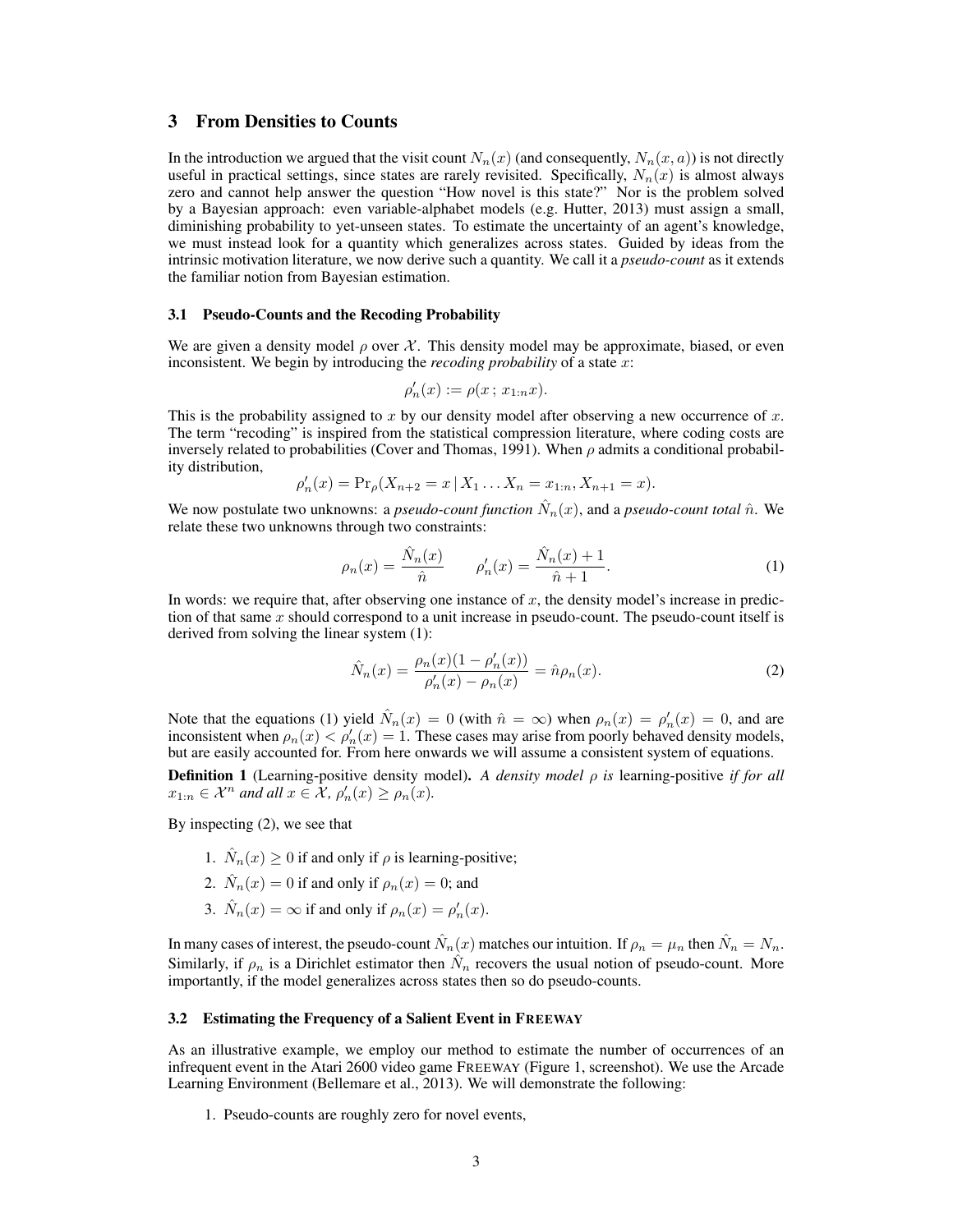

Figure 1: Pseudo-counts obtained from a CTS density model applied to FREEWAY, along with a frame representative of the salient event (crossing the road). Shaded areas depict periods during which the agent observes the salient event, dotted lines interpolate across periods during which the salient event is not observed. The reported values are 10,000-frame averages.

- 2. they exhibit credible magnitudes,
- 3. they respect the ordering of state frequency,
- 4. they grow linearly (on average) with real counts,
- 5. they are robust in the presence of nonstationary data.

These properties suggest that pseudo-counts provide an appropriate generalized notion of visit counts in non-tabular settings.

In FREEWAY, the agent must navigate a chicken across a busy road. As our example, we consider estimating the number of times the chicken has reached the very top of the screen. As is the case for many Atari 2600 games, this naturally salient event is associated with an increase in score, which ALE translates into a positive reward. We may reasonably imagine that knowing how certain we are about this part of the environment is useful. After crossing, the chicken is teleported back to the bottom of the screen.

To highlight the robustness of our pseudo-count, we consider a nonstationary policy which waits for 250,000 frames, then applies the UP action for 250,000 frames, then waits, then goes UP again. The salient event only occurs during UP periods. It also occurs with the cars in different positions, thus requiring generalization. As a point of reference, we record the pseudo-counts for both the salient event and visits to the chicken's start position.

We use a simplified, pixel-level version of the CTS model for Atari 2600 frames proposed by Bellemare et al. (2014), ignoring temporal dependencies. While the CTS model is rather impoverished in comparison to state-of-the-art density models for images (e.g. Van den Oord et al., 2016), its countbased nature results in extremely fast learning, making it an appealing candidate for exploration. Further details on the model may be found in the appendix.

Examining the pseudo-counts depicted in Figure 1 confirms that they exhibit the desirable properties listed above. In particular, the pseudo-count is almost zero on the first occurrence of the salient event; it increases slightly during the 3rd period, since the salient and reference events share some common structure; throughout, it remains smaller than the reference pseudo-count. The linearity on average and robustness to nonstationarity are immediate from the graph. Note, however, that the pseudocounts are a fraction of the real visit counts (inasmuch as we can define "real"): by the end of the trial, the start position has been visited about 140,000 times, and the topmost part of the screen, 1285 times. Furthermore, the ratio of recorded pseudo-counts differs from the ratio of real counts. Both effects are quantifiable, as we shall show in Section 5.

# 4 The Connection to Intrinsic Motivation

Having argued that pseudo-counts appropriately generalize visit counts, we will now show that they are closely related to *information gain*, which is commonly used to quantify novelty or curiosity and consequently as an intrinsic reward. Information gain is defined in relation to a *mixture model* ξ over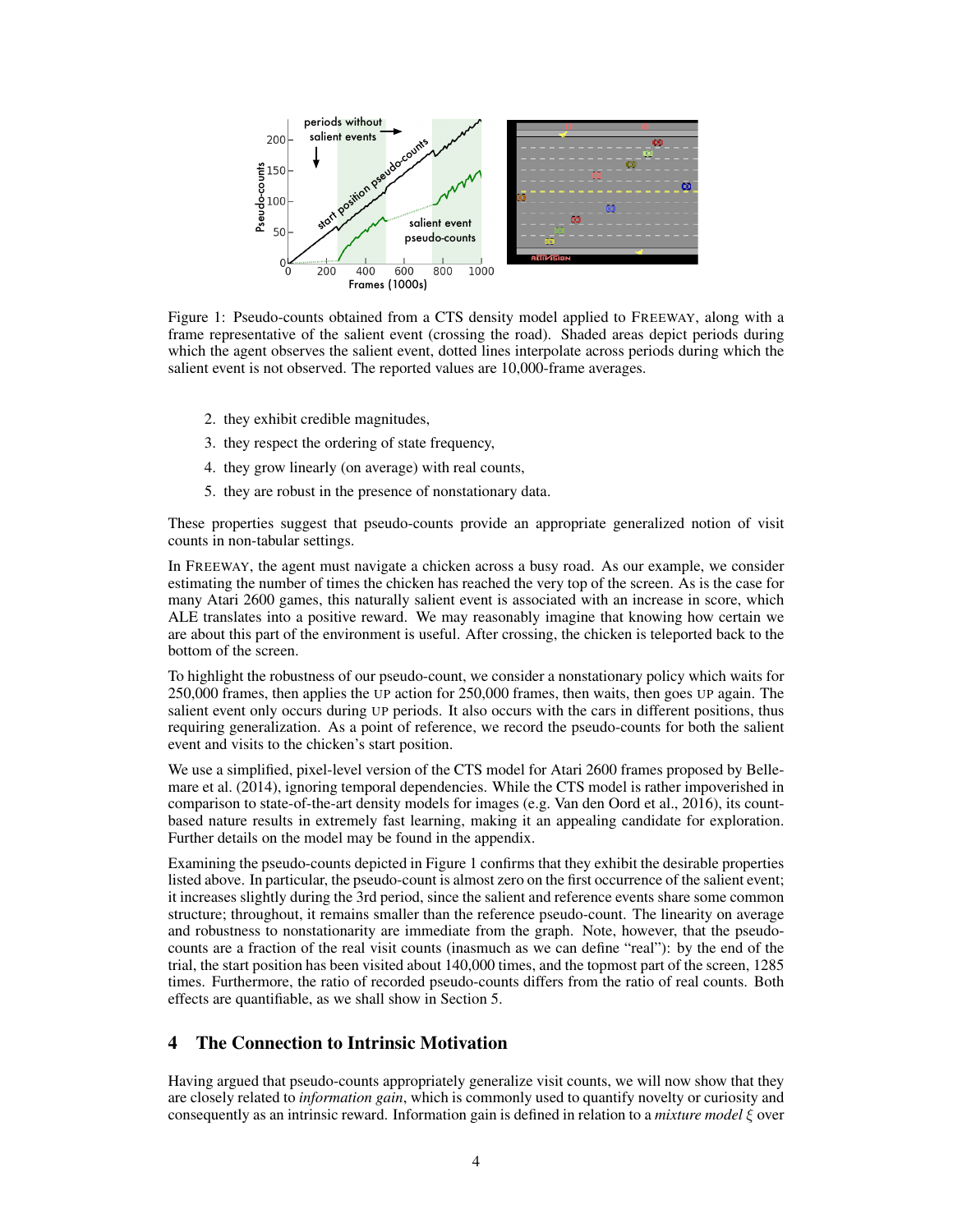a class of density models  $M$ . This model predicts according to a weighted combination from  $M$ :

$$
\xi_n(x) := \xi(x \, ; \, x_{1:n}) := \int_{\rho \in \mathcal{M}} w_n(\rho) \rho(x \, ; \, x_{1:n}) \mathrm{d}\rho,
$$

with  $w_n(\rho)$  the posterior weight of  $\rho$ . This posterior is defined recursively, starting from a prior distribution  $w_0$  over  $\mathcal{M}$ :

$$
w_{n+1}(\rho) := w_n(\rho, x_{n+1}) \qquad w_n(\rho, x) := \frac{w_n(\rho)\rho(x; x_{1:n})}{\xi_n(x)}.
$$
 (3)

Information gain is then the Kullback-Leibler divergence from prior to posterior that results from observing  $x$ :

IG<sub>n</sub>
$$
(x) :=
$$
IG $(x; x_{1:n}) :=$ KL $(w_n(\cdot, x) || w_n)$ .

Computing the information gain of a complex density model is often impractical, if not downright intractable. However, a quantity which we call the *prediction gain* provides us with a good approximation of the information gain. We define the prediction gain of a density model  $\rho$  (and in particular,  $\xi$ ) as the difference between the recoding log-probability and log-probability of x:

$$
PG_n(x) := \log \rho'_n(x) - \log \rho_n(x).
$$

Prediction gain is nonnegative if and only if  $\rho$  is learning-positive. It is related to the pseudo-count:

$$
\hat{N}_n(x) \approx \left(e^{\text{PG}_n(x)} - 1\right)^{-1},
$$

with equality when  $\rho'_n(x) \to 0$ . As the following theorem shows, prediction gain allows us to relate pseudo-count and information gain.

**Theorem 1.** *Consider a sequence*  $x_{1:n} \in \mathcal{X}^n$ . Let  $\xi$  be a mixture model over a class of learning*positive models* M*. Let* Nˆ <sup>n</sup> *be the pseudo-count derived from* ξ *(Equation 2). For this model,*

$$
IG_n(x) \le PG_n(x) \le \hat{N}_n(x)^{-1} \qquad \text{and} \qquad PG_n(x) \le \hat{N}_n(x)^{-1/2}.
$$

Theorem 1 suggests that using an exploration bonus proportional to  $\hat{N}_n(x)^{-1/2}$ , similar to the MBIE-EB bonus, leads to a behaviour at least as exploratory as one derived from an information gain bonus. Since pseudo-counts correspond to empirical counts in the tabular setting, this approach also preserves known theoretical guarantees. In fact, we are confident pseudo-counts may be used to prove similar results in non-tabular settings.

On the other hand, it may be difficult to provide theoretical guarantees about existing bonus-based intrinsic motivation approaches. Kolter and Ng (2009) showed that no algorithm based on a bonus upper bounded by  $\beta N_n(x)^{-1}$  for any  $\beta > 0$  can guarantee PAC-MDP optimality. Again considering the tabular setting and combining their result to Theorem 1, we conclude that bonuses proportional to immediate information (or prediction) gain are insufficient for theoretically near-optimal exploration: to paraphrase Kolter and Ng, these methods produce explore too little in comparison to pseudo-count bonuses. By inspecting (2) we come to a similar negative conclusion for bonuses proportional to the L1 or L2 distance between  $\xi_n'$  and  $\xi_n$ .

Unlike many intrinsic motivation algorithms, pseudo-counts also do not rely on learning a forward (transition and/or reward) model. This point is especially important because a number of powerful density models for images exist (Van den Oord et al., 2016), and because optimality guarantees cannot in general exist for intrinsic motivation algorithms based on forward models.

### 5 Asymptotic Analysis

In this section we analyze the limiting behaviour of the ratio  $\hat{N}_n/N_n$ . We use this analysis to assert the consistency of pseudo-counts derived from tabular density models, i.e. models which maintain per-state visit counts. In the appendix we use the same result to bound the approximation error of pseudo-counts derived from directed graphical models, of which our CTS model is a special case.

Consider a fixed, infinite sequence  $x_1, x_2, \ldots$  from X. We define the limit of a sequence of functions  $(f(x; x_{1:n}) : n \in \mathbb{N})$  with respect to the length n of the subsequence  $x_{1:n}$ . We additionally assume that the empirical distribution  $\mu_n$  converges pointwise to a distribution  $\mu$ , and write  $\mu'_n(x)$  for the recoding probability of x under  $\mu_n$ . We begin with two assumptions on our density model.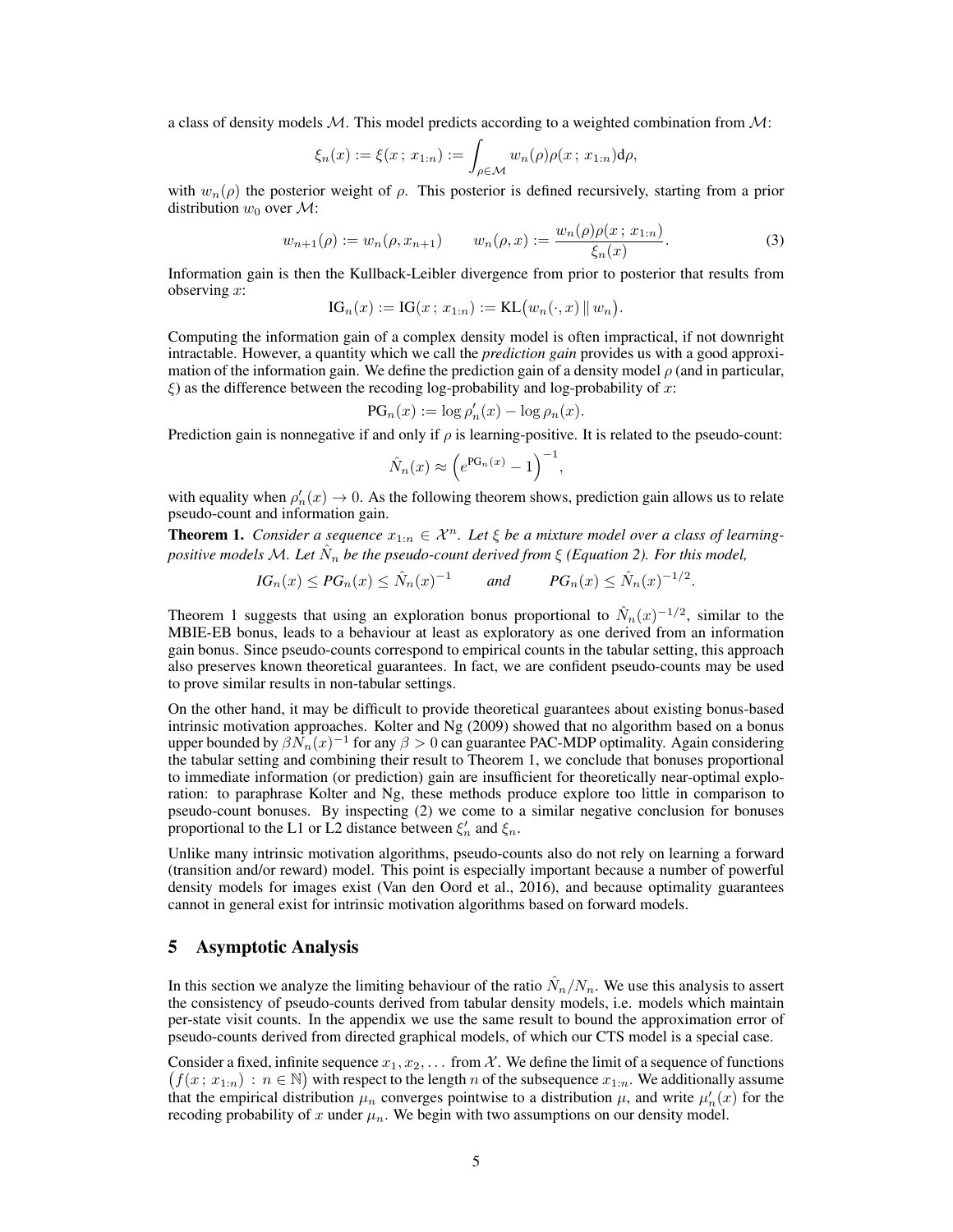Assumption 1. *The limits*

(a) 
$$
r(x) := \lim_{n \to \infty} \frac{\rho_n(x)}{\mu_n(x)}
$$
 (b)  $\dot{r}(x) := \lim_{n \to \infty} \frac{\rho'_n(x) - \rho_n(x)}{\mu'_n(x) - \mu_n(x)}$ 

*exist for all x; furthermore,*  $\dot{r}(x) > 0$ *.* 

Assumption (a) states that  $\rho$  should eventually assign a probability to x proportional to the limiting empirical distribution  $\mu(x)$ . In particular there must be a state x for which  $r(x) < 1$ , unless  $\rho_n \to \mu$ . Assumption (b), on the other hand, imposes a restriction on the learning rate of  $\rho$  relative to  $\mu$ 's. As both  $r(x)$  and  $\mu(x)$  exist, Assumption 1 also implies that  $\rho_n(x)$  and  $\rho'_n(x)$  have a common limit.

**Theorem 2.** Under Assumption 1, the limit of the ratio of pseudo-counts  $\hat{N}_n(x)$  to empirical counts Nn(x) *exists for all* x*. This limit is*

$$
\lim_{n \to \infty} \frac{\hat{N}_n(x)}{N_n(x)} = \frac{r(x)}{\dot{r}(x)} \left( \frac{1 - \mu(x)r(x)}{1 - \mu(x)} \right).
$$

The model's relative rate of change, whose convergence to  $\dot{r}(x)$  we require, plays an essential role in the ratio of pseudo- to empirical counts. To see this, consider a sequence  $(x_n : n \in \mathbb{N})$  generated i.i.d. from a distribution  $\mu$  over a finite state space, and a density model defined from a sequence of nonincreasing step-sizes  $(\alpha_n : n \in \mathbb{N})$ :

$$
\rho_n(x) = (1 - \alpha_n)\rho_{n-1}(x) + \alpha_n \mathbb{I} \{x_n = x\},\,
$$

with initial condition  $\rho_0(x) = |X|^{-1}$ . For  $\alpha_n = n^{-1}$ , this density model is the empirical distribution. For  $\alpha_n = n^{-2/3}$ , we may appeal to well-known results from stochastic approximation (e.g. Bertsekas and Tsitsiklis, 1996) and find that almost surely

$$
\lim_{n \to \infty} \rho_n(x) = \mu(x) \quad \text{but} \quad \lim_{n \to \infty} \frac{\rho_n'(x) - \rho_n(x)}{\mu_n'(x) - \mu_n(x)} = \infty.
$$

Since  $\mu'_n(x) - \mu_n(x) = n^{-1}(1 - \mu'_n(x))$ , we may think of Assumption 1(b) as also requiring  $\rho$ to converge at a rate of  $\Theta(1/n)$  for a comparison with the empirical count  $N_n$  to be meaningful. Note, however, that a density model that does not satisfy Assumption 1(b) may still yield useful (but incommensurable) pseudo-counts.

**Corollary 1.** Let  $\phi(x) > 0$  with  $\sum_{x \in \mathcal{X}} \phi(x) < \infty$  and consider the count-based estimator

$$
\rho_n(x) = \frac{N_n(x) + \phi(x)}{n + \sum_{x' \in \mathcal{X}} \phi(x')}.
$$

*If*  $\hat{N}_n$  is the pseudo-count corresponding to  $\rho_n$  then  $\hat{N}_n(x)/N_n(x) \to 1$  for all x with  $\mu(x) > 0$ .

#### 6 Empirical Evaluation

In this section we demonstrate the use of pseudo-counts to guide exploration. We return to the Arcade Learning Environment, now using the CTS model to generate an exploration bonus.

#### 6.1 Exploration in Hard Atari 2600 Games

From 60 games available through the Arcade Learning Environment we selected five "hard" games, in the sense that an  $\epsilon$ -greedy policy is inefficient at exploring them. We used a bonus of the form

$$
R_n^+(x, a) := \beta(\hat{N}_n(x) + 0.01)^{-1/2},\tag{4}
$$

where  $\beta = 0.05$  was selected from a coarse parameter sweep. We also compared our method to the optimistic initialization trick proposed by Machado et al. (2015). We trained our agents' Q-functions with Double DQN (van Hasselt et al., 2016), with one important modification: we mixed the Double Q-Learning target with the Monte Carlo return. This modification led to improved results both with and without exploration bonuses (details in the appendix).

Figure 2 depicts the result of our experiment, averaged across 5 trials. Although optimistic initialization helps in FREEWAY, it otherwise yields performance similar to DQN. By contrast, the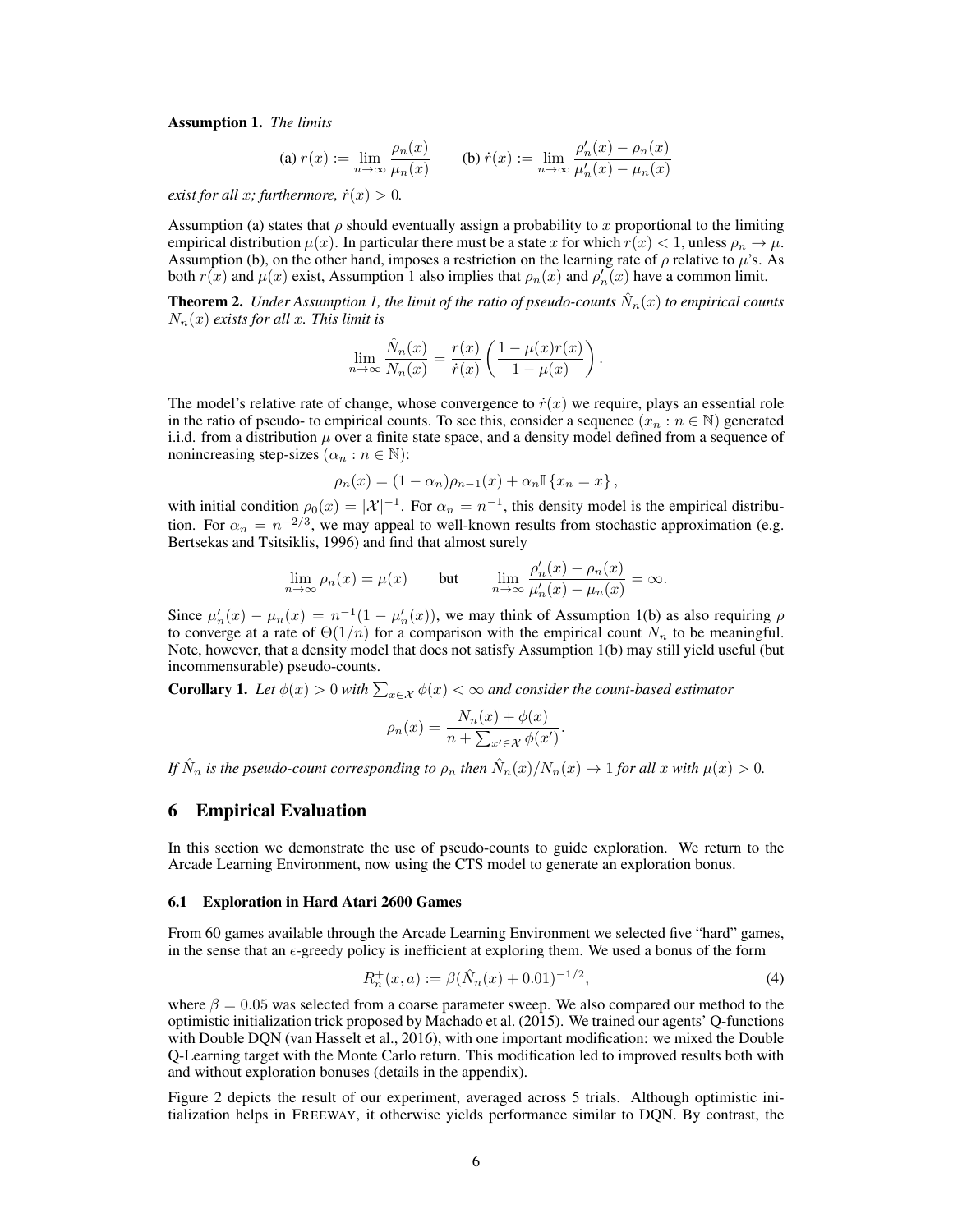

Figure 2: Average training score with and without exploration bonus or optimistic initialization in 5 Atari 2600 games. Shaded areas denote inter-quartile range, dotted lines show min/max scores.

| No bonus |  |  |  |  |  |  |  | With bonus |  |  |  |  |  |  |          |  |                                                                                                          |
|----------|--|--|--|--|--|--|--|------------|--|--|--|--|--|--|----------|--|----------------------------------------------------------------------------------------------------------|
|          |  |  |  |  |  |  |  |            |  |  |  |  |  |  |          |  |                                                                                                          |
|          |  |  |  |  |  |  |  |            |  |  |  |  |  |  |          |  |                                                                                                          |
|          |  |  |  |  |  |  |  |            |  |  |  |  |  |  | ________ |  | $\overline{\phantom{a}}$<br>,,,,,,,,,,,,,<br>,,,,,,,,,,,,,,,<br>,,,,,,,,,,,,,,,,,<br>,,,,,,,,,,,,,,,,,,, |

Figure 3: "Known world" of a DQN agent trained for 50 million frames with (right) and without (left) count-based exploration bonuses, in MONTEZUMA'S REVENGE.

count-based exploration bonus enables us to make quick progress on a number of games, most dramatically in MONTEZUMA'S REVENGE and VENTURE.

MONTEZUMA'S REVENGE is perhaps the hardest Atari 2600 game available through the ALE. The game is infamous for its hostile, unforgiving environment: the agent must navigate a number of different rooms, each filled with traps. Due to its sparse reward function, most published agents achieve an average score close to zero and completely fail to explore most of the 24 rooms that constitute the first level (Figure 3, top). By contrast, within 50 million frames our agent learns a policy which consistently navigates through 15 rooms (Figure 3, bottom). Our agent also achieves a score higher than anything previously reported, with one run consistently achieving 6600 points by 100 million frames (half the training samples used by Mnih et al. (2015)). We believe the success of our method in this game is a strong indicator of the usefulness of pseudo-counts for exploration.<sup>1</sup>

### 6.2 Exploration for Actor-Critic Methods

We next used our exploration bonuses in conjunction with the A3C (Asynchronous Advantage Actor-Critic) algorithm of Mnih et al. (2016). One appeal of actor-critic methods is their explicit separation of policy and Q-function parameters, which leads to a richer behaviour space. This very separation, however, often leads to deficient exploration: to produce any sensible results, the A3C policy must be regularized with an entropy cost. We trained A3C on 60 Atari 2600 games, with and without the exploration bonus (4). We refer to our augmented algorithm as A3C+. Full details and additional results may be found in the appendix.

We found that A3C fails to learn in 15 games, in the sense that the agent does not achieve a score 50% better than random. In comparison, there are only 10 games for which A3C+ fails to improve on the random agent; of these, 8 are games where DQN fails in the same sense. We normalized the two algorithms' scores so that 0 and 1 are respectively the minimum and maximum of the random agent's and A3C's end-of-training score on a particular game. Figure 4 depicts the in-training median score for A3C and A3C+, along with 1st and 3rd quartile intervals. Not only does A3C+ achieve slightly superior median performance, but it also significantly outperforms A3C on at least a quarter of the games. This is particularly important given the large proportion of Atari 2600 games for which an  $\epsilon$ -greedy policy is sufficient for exploration.

### 7 Related Work

Information-theoretic quantities have been repeatedly used to describe intrinsically motivated behaviour. Closely related to prediction gain is Schmidhuber (1991)'s notion of compression progress,

 $1A$  video of our agent playing is available at https://youtu.be/0yI2wJ6F8r0.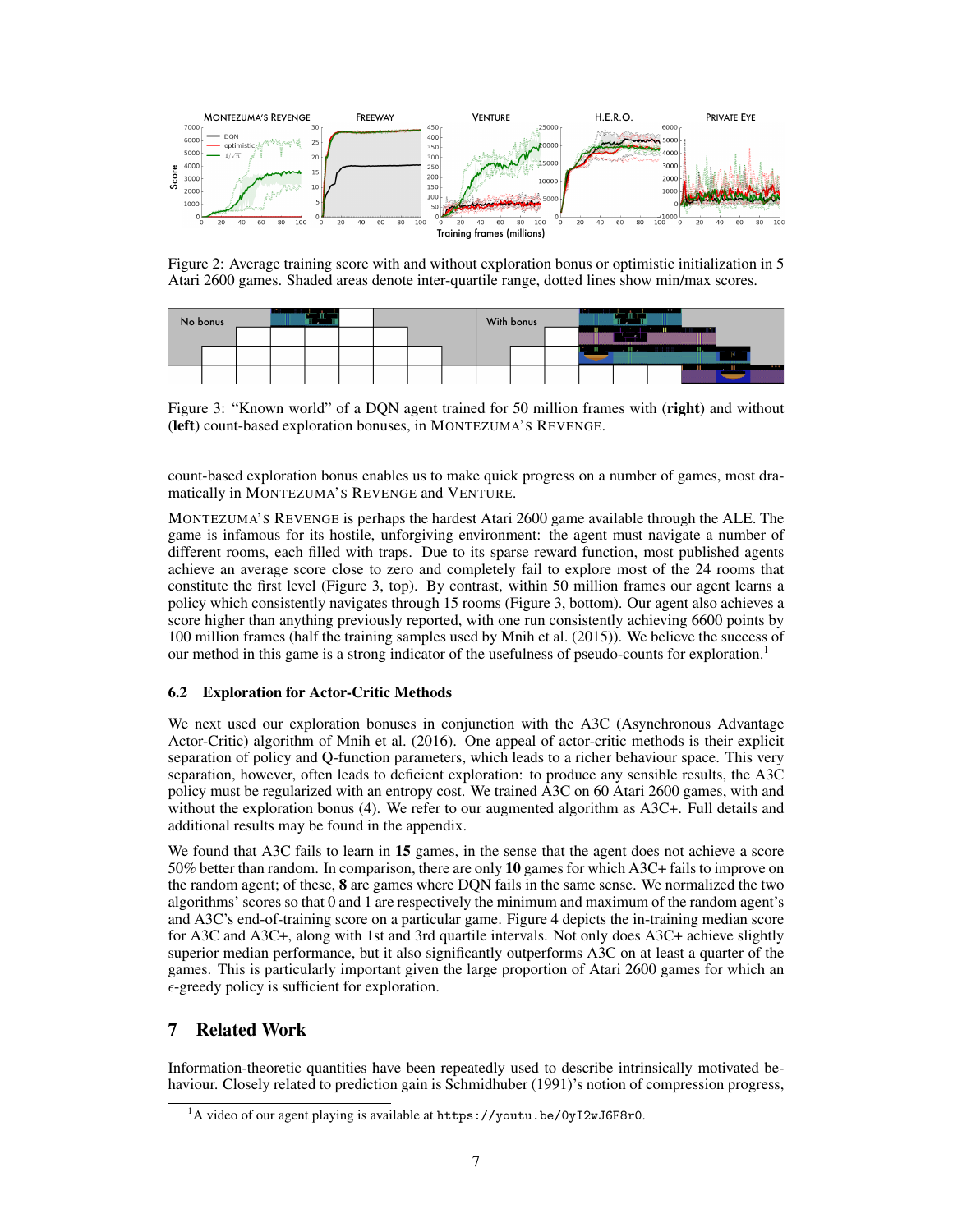

Figure 4: Median and interquartile performance across 60 Atari 2600 games for A3C and A3C+.

which equates novelty with an agent's improvement in its ability to compress its past. More recently, Lopes et al. (2012) showed the relationship between time-averaged prediction gain and visit counts in a tabular setting; their result is a special case of Theorem 2. Orseau et al. (2013) demonstrated that maximizing the sum of future information gains does lead to optimal behaviour, even though maximizing immediate information gain does not (Section 4). Finally, there may be a connection between sequential normalized maximum likelihood estimators and our pseudo-count derivation (see e.g. Ollivier, 2015).

Intrinsic motivation has also been studied in reinforcement learning proper, in particular in the context of discovering skills (Singh et al., 2004; Barto, 2013). Recently, Stadie et al. (2015) used a squared prediction error bonus for exploring in Atari 2600 games. Closest to our work is Houthooft et al. (2016)'s variational approach to intrinsic motivation, which is equivalent to a second order Taylor approximation to prediction gain. Mohamed and Rezende (2015) also considered a variational approach to the different problem of maximizing an agent's ability to influence its environment.

Aside for Orseau et al.'s above-cited work, it is only recently that theoretical guarantees for exploration have emerged for non-tabular, stateful settings. We note Pazis and Parr (2016)'s PAC-MDP result for metric spaces and Leike et al. (2016)'s asymptotic analysis of Thompson sampling in general environments.

# 8 Future Directions

The last few years have seen tremendous advances in learning representations for reinforcement learning. Surprisingly, these advances have yet to carry over to the problem of exploration. In this paper, we reconciled counts, the fundamental unit of uncertainty, with prediction-based heuristics and intrinsic motivation. Combining our work with more ideas from deep learning and better density models seems a plausible avenue for quick progress in practical, efficient exploration. We now conclude by outlining a few research directions we believe are promising.

Induced metric. We did not address the question of *where* the generalization comes from. Clearly, the choice of density model induces a particular metric over the state space. A better understanding of this metric should allow us to tailor the density model to the problem of exploration.

Compatible value function. There may be a mismatch in the learning rates of the density model and the value function: DQN learns much more slowly than our CTS model. As such, it should be beneficial to design value functions compatible with density models (or vice-versa).

The continuous case. Although we focused here on countable state spaces, we can as easily define a pseudo-count in terms of probability density functions. At present it is unclear whether this provides us with the right notion of counts for continuous spaces.

#### Acknowledgments

The authors would like to thank Laurent Orseau, Alex Graves, Joel Veness, Charles Blundell, Shakir Mohamed, Ivo Danihelka, Ian Osband, Matt Hoffman, Greg Wayne, Will Dabney, and Aäron van den Oord for their excellent feedback early and late in the writing, and Pierre-Yves Oudeyer and Yann Ollivier for pointing out additional connections to the literature.